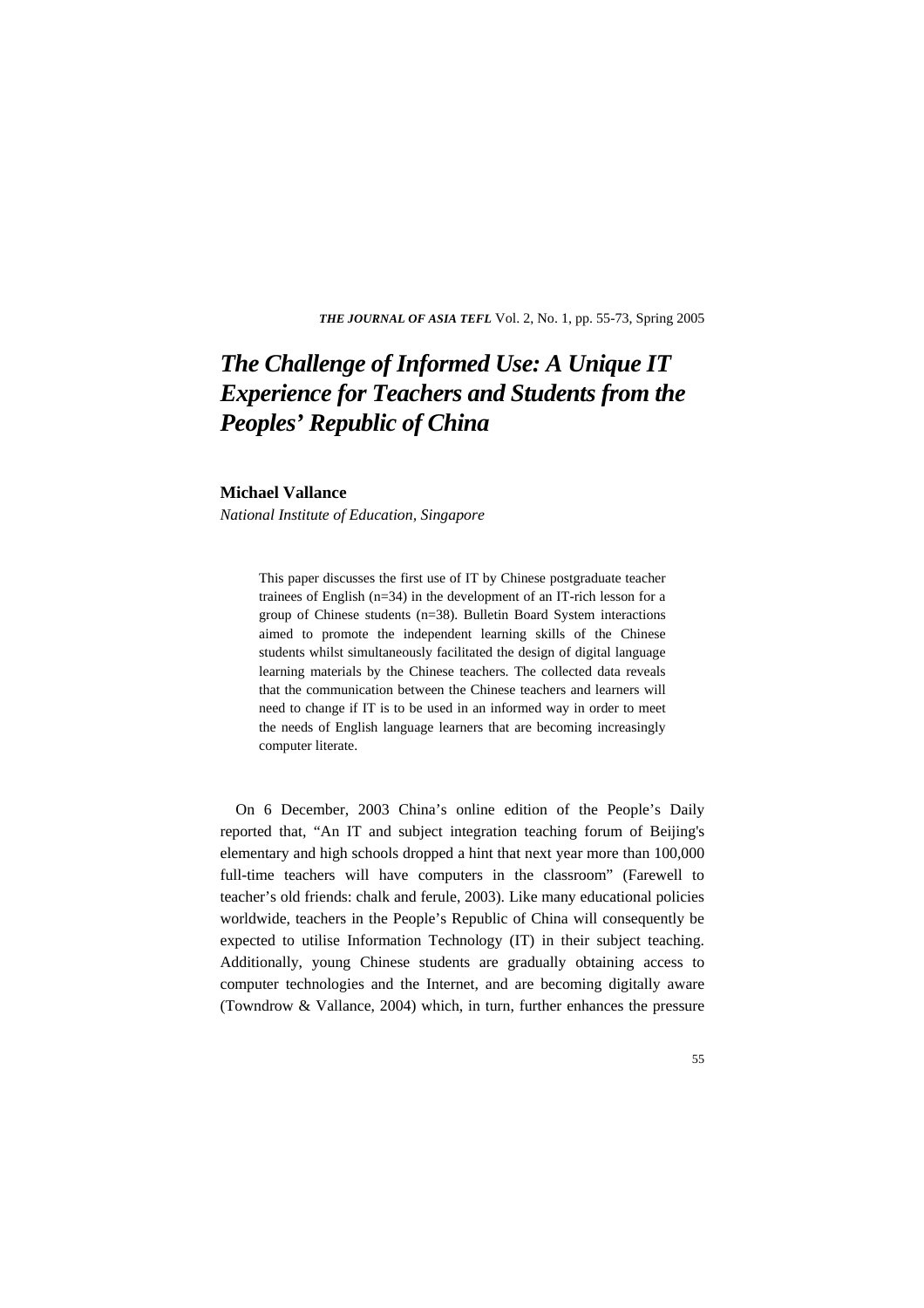on teachers to develop IT skills in their daily work.

Zhong and Shen (2002) recently entered IT-rich language classrooms in China to observe the recent impact of technology in English language teaching. They found however that the IT had not facilitated the desired communicative learning, or any significant change in the role of the teacher.

> "New technologies are being used as accessories and classroom procedures, which are predominantly teacher driven, tend to follow a linear sequence. There is a conscious focus on language form rather than interaction and the use of language" (p. 43).

Despite the Chinese teachers' willingness to develop technical presentation skills there was little evidence of any understanding of how such applications added value to the students' learning. Zhong and Shen (2002) concluded that, "it appears that a technologised traditional classroom is emerging" (p. 46) and "little difference has been observed between the technological integrated classroom and the traditional classroom" (p. 43). In a broader context, Bruner (1996) challenges teachers to modify restrictive pedagogy.

> "Modern pedagogy is moving increasingly to the view that the child should be aware of her own thought processes, and that it is crucial for the pedagogical theorist and teacher alike to help her become more metacognitive, to be as aware of how she goes about learning and thinking as she is about the subject matter she is studying" (p. 64).

Therefore, teachers are additionally expected to facilitate the development of active and reflective learning which, in turn, promotes independent, lifelong learning skills. In effect, the learning environment needs to be student centred and not teacher driven. There appears to be some progress towards this more learner centred classroom in China (Xiao, 2000). For instance, two of the key aims of China's English Teaching Syllabus (1992) are like the following:

• The teacher's role should be a facilitator and helper to guide students to develop effective learning habits;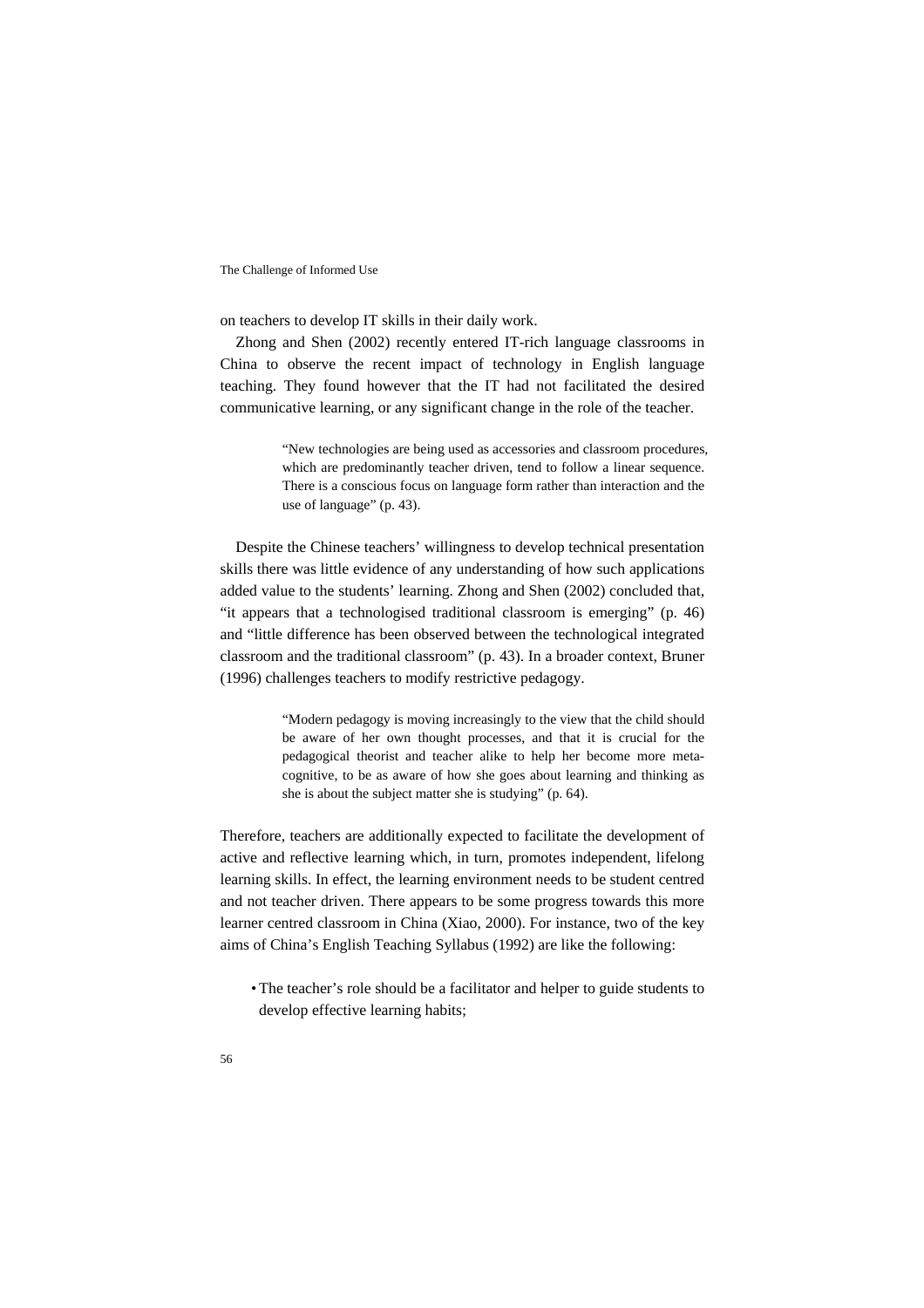• Teachers should be aware of the individual differences among students in the learning process (pp. 6-7).

Unfortunately, national education policies worldwide have little or no guidance for teachers of any discipline for 'informed use' of IT (Towndrow & Vallance, 2004) and blame for a lack of progress in IT integration is often apportioned unfairly to the teachers (Cuban, 2002). In order to address this lack of guidance, Towndrow (2004a), in his research of post-graduate Chinese teachers of English, makes a number of suggestions for teachers to understand the potential of new technologies to enhance English language teaching and learning. In summary, his suggestions include:

- 1. Pedagogy needs to drive the use of technology.
- 2. Teachers should provide opportunities for learners to use IT to exploit their knowledge and skills.
- 3. Learners should be given responsibility for their own learning with (and without) IT.
- 4. Teachers should share in the development of a bank of digital resources and seek support from colleagues.

This paper thus builds upon Towndrow's suggestions and summarises the outcomes of Chinese teachers and learners of English using IT within the context of facilitating independent learning.

### **METHODOLOGY**

### **Participants**

Chinese post-graduate teacher trainees of English (n=34) were instructed to develop an IT-rich lesson for an authentic group of Chinese learners of English (n=38). The subsequent teacher and student interactions simultaneously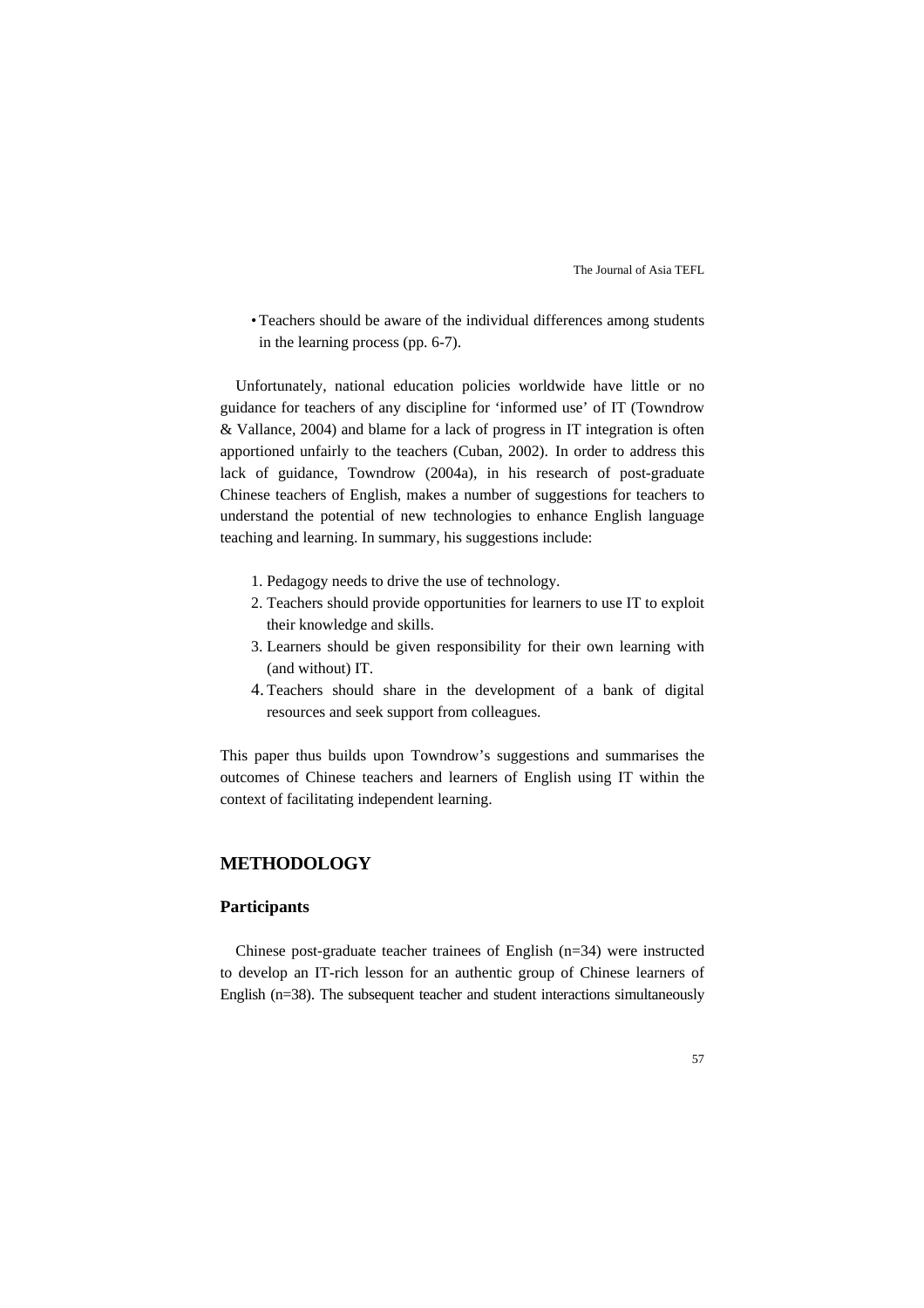aimed to promote independent learning skills of the Chinese students about to embark in undergraduate study at a technical university in Singapore. Independent learning is deemed a core skill for undergraduates in Singapore and the Ministry of Education is currently seeking to engage school students in active and reflective learning to nurture independent, lifelong learners.

> "Through assessing their own work and seeking ways to improve, students develop habits of independent, reflective learning and become more motivated to take responsibility for their own learning" (SAIL, 2004, p. 13).

Therefore, independent learning skills will be essential for the Chinese students entering an education system with a pedagogical approach quite different to that experienced in schools in China.

These Chinese students attend a 6-month full time English bridging course prior to their undergraduate studies at the Singapore technical university. All students have some experience using the Internet to check their e-mail or visiting Websites and most can type in a word processor. The undergraduates participate in a self-access learning module in order to independently develop specific language skills. For instance, all the students develop a learning plan focussing upon their personal development in the four language skills (reading, writing, speaking and listening) as well as further development of grammar, vocabulary, and pronunciation. Additionally, the students develop an awareness of independent learning (learning to learn) strategies.

The Chinese teachers of English, on the other hand, attend a one-year Post Graduate Diploma course in English Language Teaching. One of the modules is Instructional Technology whose aim is to develop computer-based competencies and critically explore the effective utilisation of IT in English language teaching and learning. The 24-week (48- hour) course, over two semesters, balances the production of digital resources for English teachers through commonly available applications with reference to academic topics discussing English teaching and Computer Assisted Language Learning (CALL). Core skills include familiarisation with Microsoft's Word and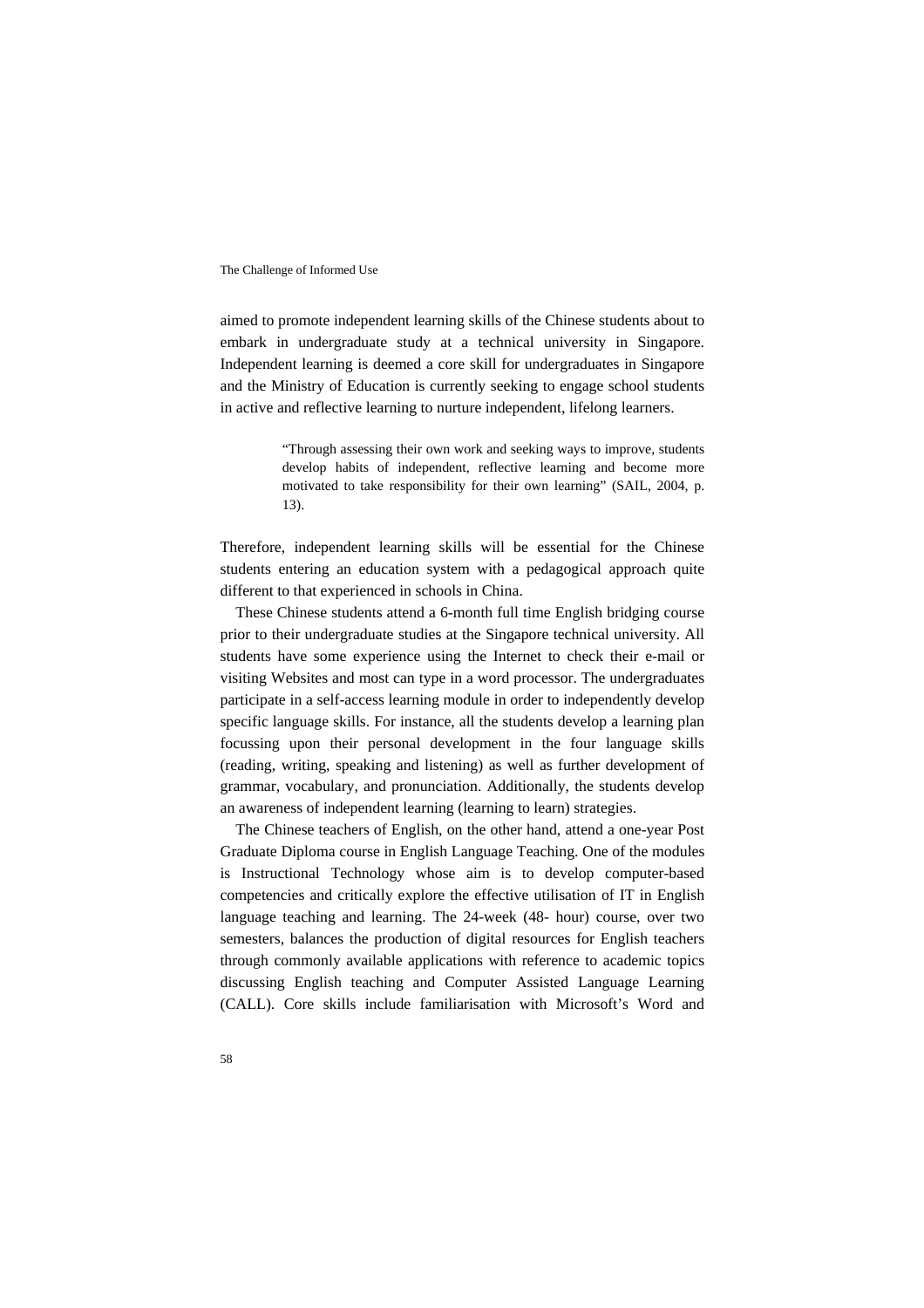PowerPoint, the development of a Website, use of organisational software (Inspiration), creation of online exercises (Hot Potatoes) and participation in the class Bulletin Board System. CALL topics include history of English language teaching and CALL, roles of the teacher and student, informed use, Digital Age intellectual property rights, and digital literacy. The final assessed project for the teachers is the design, production and justification of two- 50 minute lesson plans and associated digital resources that incorporate IT in an informed way. Towndrow's suggestions (above) were considered best implemented through an authentic project for the teachers that simultaneously developed the undergraduates' skills in independent learning. It was decided to blend the teachers' assessed project assignment so that the Chinese teachers would teach the Chinese learners.

The two groups were never expected to physically meet, but to communicate asynchronously on the class Bulletin Board System (BBS). A BBS was used as the sole medium of communication, in English, between the teachers and learners and as a context upon which to evaluate the effect of initial use of IT by teachers in an authentic educational setting. Williams *et al* (2001) discovered that students had become better at critiquing, analysing and questioning through the use of a BBS. New information can be acquired, integrated and reflected upon (Chickering & Ehrmann, 1996). Also, students make connections between their immediate learning (via the BBS) and their personal experiences (Ferdig & Roehler, 2003). In effect, a BBS allows students to reflect, evaluate and self analyse. Language students in particular welcome the opportunity to draw out the thinking process; unlike in a classroom where they may be requested to respond instantaneously (Warschauer, 1999). The BBS was therefore considered an appropriate medium to evaluate the teachers' pedagogy that utilised IT and also the effect of the interactions in the development of the learners' independent learning skills.

Towndrow (2004b) advises teachers using IT with Chinese students, particularly online, that "learning tasks be designed and implemented that give prominence to the factors of controllability and shared responsibility" (p. 179). In essence, tasks need to be personalised to the students' needs and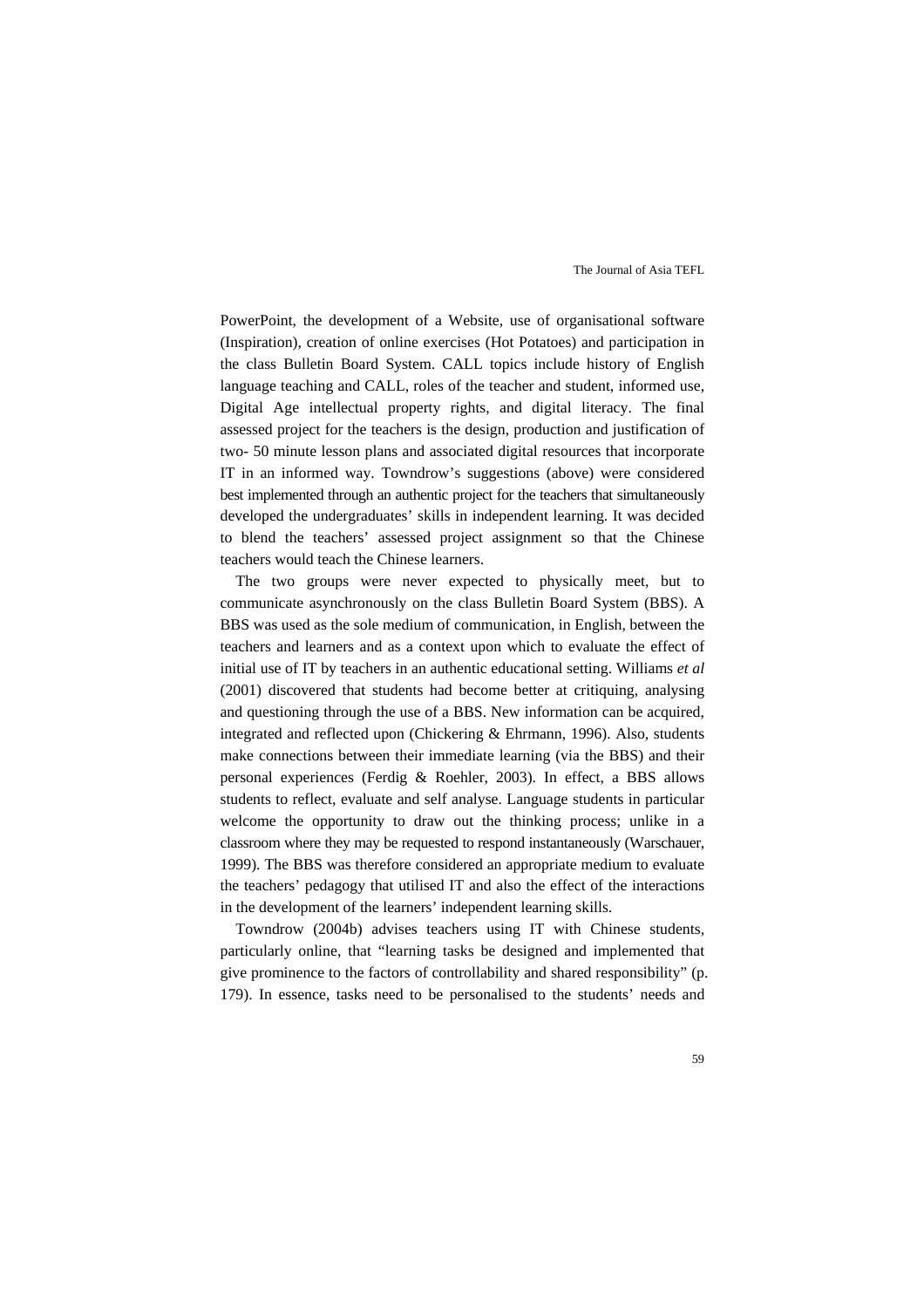interests if students are to be resilient and resolute in their use of IT for independent study. Also, students need to be made aware of the benefits of communicating openly and sharing information on a BBS.

Previous learning experiences and cultural heritage are also to be taken into account. Towndrow (2004b) found in his research that "students can feel uncomfortable when the material they use has not been prepared with them specifically in mind" (p. 181). These were thus accounted for as the Chinese teachers prepared their lesson plans specifically for their Chinese students. However, for teachers to value independence in learners, teachers need to get to know their students, to find something out about their experiences, knowledge, skills and understanding, and to recognise and respond to the multitude of experiences brought to the learning environment by these Chinese students.

Therefore, each student was assigned a teacher for the online correspondence and interaction. This was made feasible as both the teachers and students were supervised by the same instructor. The project assignment was provided to the teachers in the first lesson of Semester 2 so they had, in effect, ten weeks to correspond with their assigned students prior to the submission deadline.

#### **Instrument**

The instrument used for collecting the data was a questionnaire (see Appendix) based upon a case study design by Knipe and Lee (2002). The categories were used as "they would make sense to both teachers and students and be relatively simple to interpret" (p. 203).

A Classroom Activities framework was designed to capture the variety of pedagogy employed over the period of the interactions; ranging from teacher led actions such as giving information, guidance and explanation, to student led actions such as planning and group work. Teachers and learners simply had to check YES or NO if the activity took place during, or as a direct result of, the BBS interaction.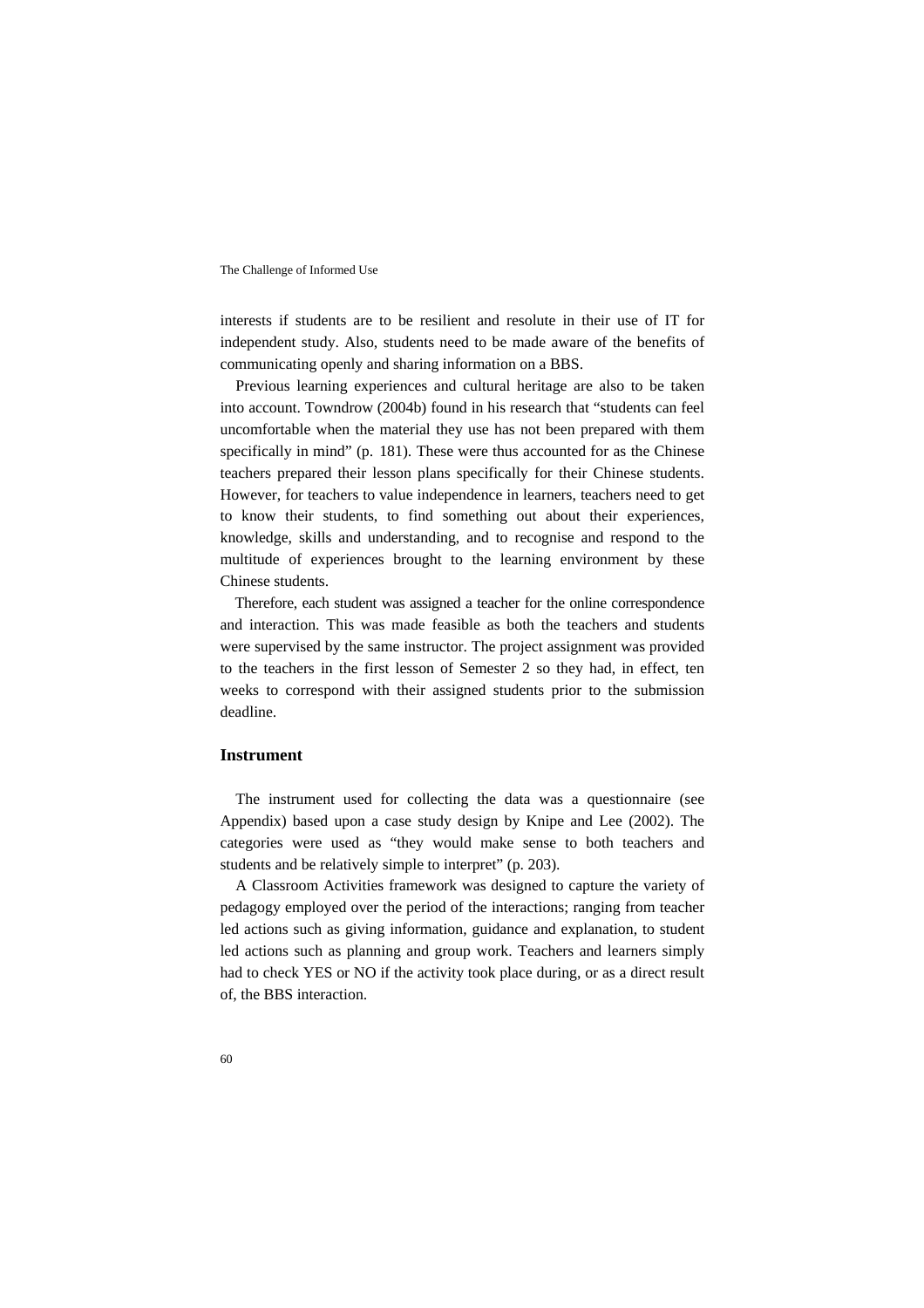As teachers sought to question, instruct and present information and exercises to the learners (Towndrow's suggestion 2), it was anticipated this would provide opportunities to exploit the knowledge and skills of the individual learners through the medium of IT. These were categorised as QUESTION, INSTRUCT, PRESENT, EXERCISES and IT in the questionnaire.

For teachers to encourage learners to become responsible for their own learning (Towndrow's suggestion 3) there needs to be explanations and guidance to help the learners plan a revision of previously studied language and then development into new levels. These were categorised as EXPLANATION, GUIDANCE, PLAN, and REVISE in the questionnaire.

In the development of a bank of digital resources (Towndrow's suggestion 4) teachers were expected to provide information such as online resources through the BBS postings to learners. Additionally, teachers could have shared their final assignment resources by posting them online. This was simply categorised as INFORMATION although the category NOTES was added as teachers posted opinions or musings not necessarily deemed concrete information of educational value but personal to the specific teacher and learner partnership.

A Cognitive Outcomes framework captures the different types of learning which teachers intended or students engaged in during, or as a result of, the BBS interaction. Examples of cognitive outcomes are learning new terminology (TERMS), producing new ideas (NEW IDEAS), expressing views (VIEWPOINTS), making decisions (DECISIONS) and problem solving (PROBLEM). This more subjective data was captured on a 6-point Likert scale  $(0 = not at all, 5 =$ very much) and then re-categorised into YES/NO (0-2 for NO and 3-5 for YES) for analysis.

This data was used in order to evaluate how the pedagogy employed related to teachers and learners in their attempt to create an online educational experience of value; in this case, the use of a BBS to develop IT awareness in the teachers and independent learning skills of the students. In part, this would attempt to address the suggestion that pedagogy drive the technology as the focus on the assignment was not the IT employed but the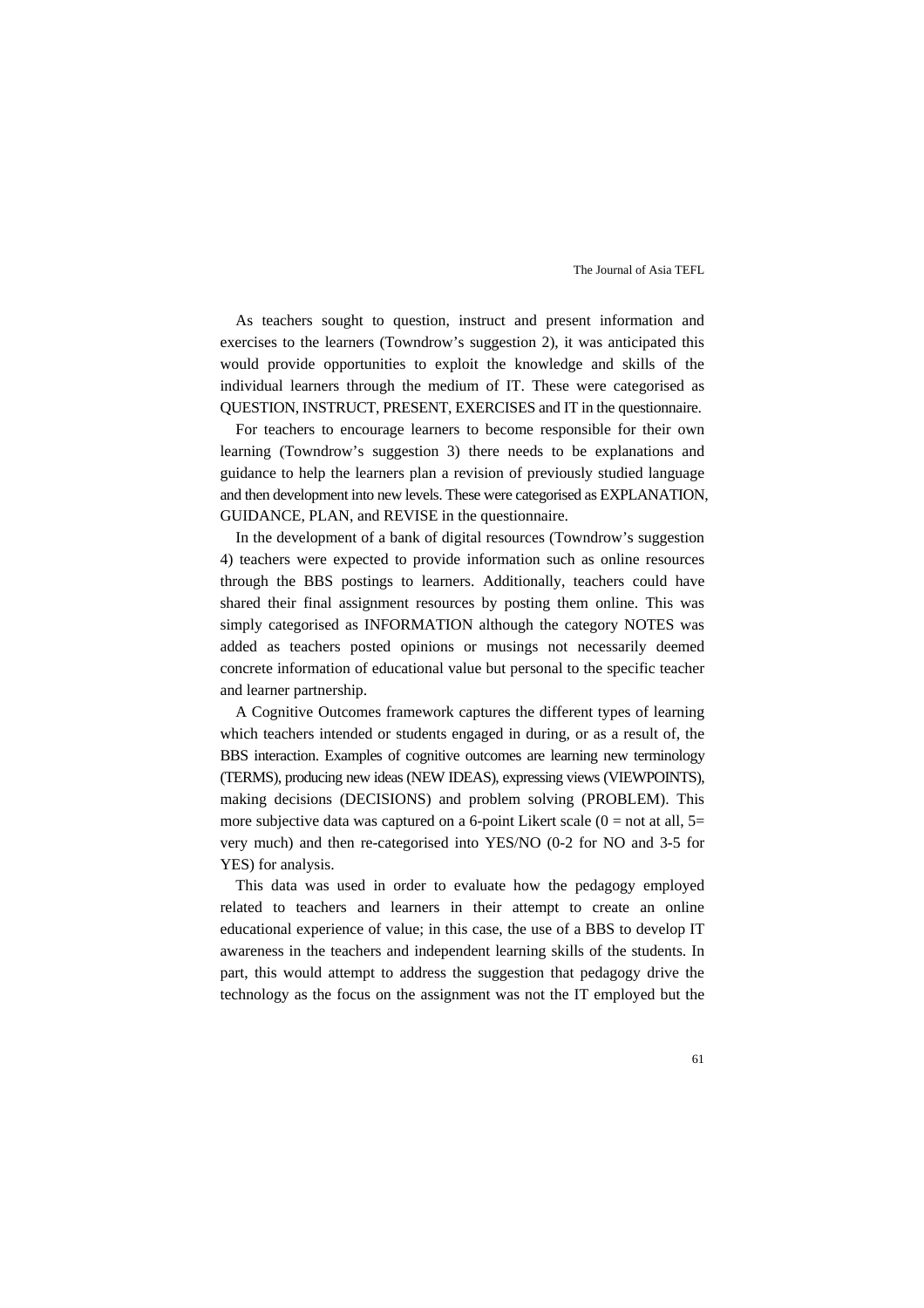interactions, the teaching and the learning that led to the development of an IT rich lesson plan (Towndrow's suggestion 1). The questionnaires were individually completed at the end of the course.

#### **Procedure**

Teachers and learners were provided with initial instructions regarding the aims of the project assignment and the expectation of teacher- student interaction. The postgraduate English teachers' expectations were higher in stake than the undergraduate English learners as the justification of their lesson plans to teach the students relied upon the discussions held on the BBS. Additionally, the undergraduates needed to develop their online communication and independent learning skills by acting upon the teachers' BBS postings. Time was provided in class for the asynchronous postings, although the BBS was accessible 24/7.

At the end of the course the teachers submitted their lesson plans, the digital resources supporting the plan and a justification essay relating to the informed use of IT for their particular learner. The teachers also completed the end-of-course questionnaire to indicate what activities they thought took place during the BBS discussions in the development of their teaching with IT and what cognitive outcomes they thought were being facilitated.

The students completed the questionnaire to indicate what activities they thought took place during the BBS discussions in the development of their independent learning skills and how the teacher helped facilitate their learning. Also, the students provided information on the survey of what cognitive outcomes they thought were being encouraged by the teachers.

### **RESULTS**

With reference to Figure 1, *Classroom Activities*, it can be seen that there is a vast disparity across the range of activities. What the teachers assumed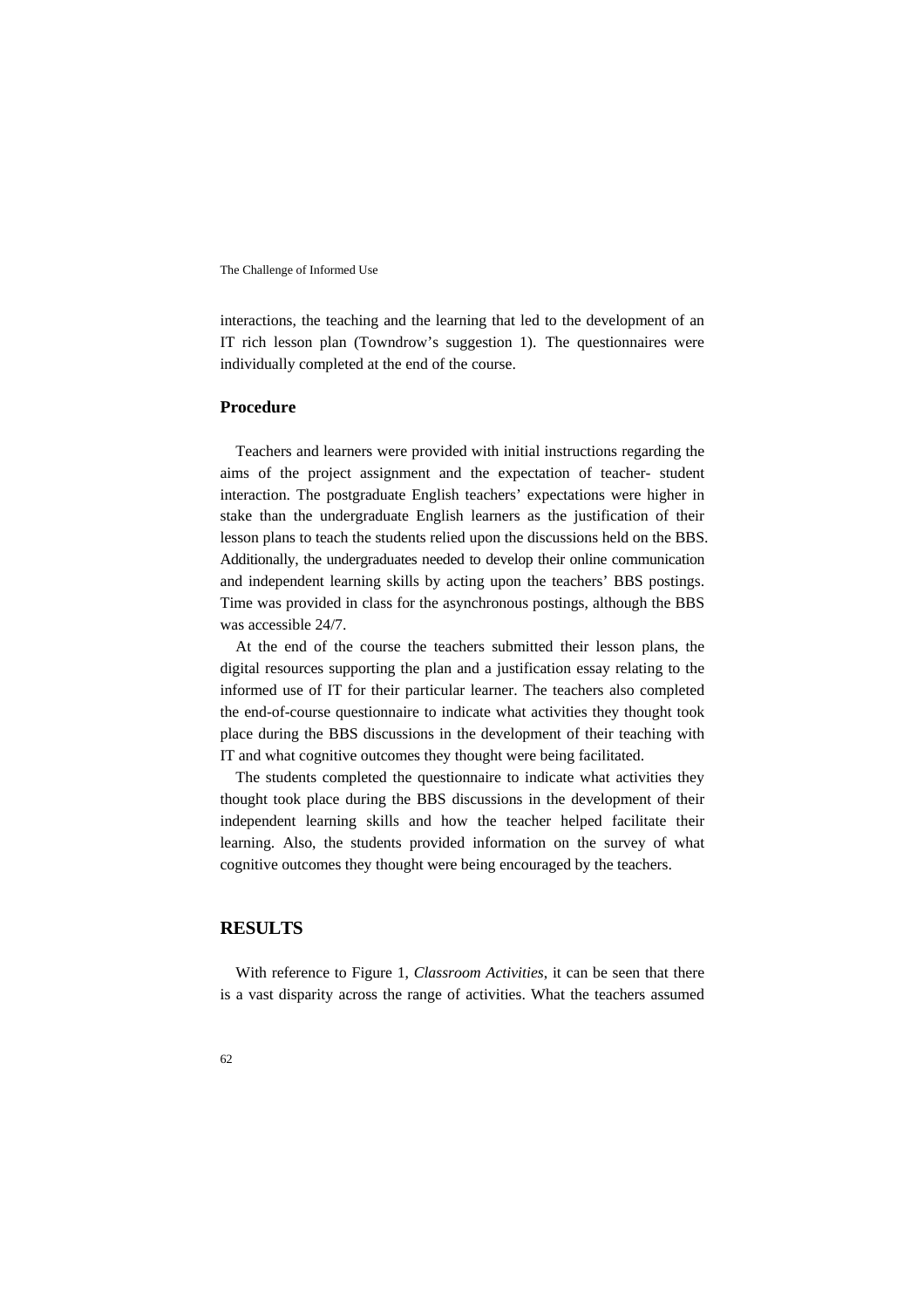was taking place throughout the eight-week BBS communication was not necessarily agreed by the learners. For instance, 81% of teachers instructed their learners to undertake a language exercise but only 42% of learners recognised this instruction (INSTRUCT). 72% of teachers stated they provided, or provided links to, exercises online yet only 42% of learners stated they undertook any exercise (EXERCISE). 98% of teachers stated they presented information (PRESENT), yet this was acknowledged by only 35% of the learners.

The INSTRUCT and EXERCISE activities above are considered didactic (teacher driven) but the results that promote independent learning skills fared equally poorly. For example, 94% of teachers stated they offered guidance in developing English language skills yet only 45% of learners recognised this (GUIDE). Only 55% of learners stated they worked in groups even though 88% of teachers encouraged them to do so (GROUPS). 53% of teachers considered they planned or encouraged the planning of project activities but only 13% of learners considered themselves to be involved in any planning (PLAN). Oddly, 44% of teachers stated that they questioned the learners but a higher proportion of learners (68%) indicated they were involved in question and answer interactions. These results indicate much disparity between the online experience of the teachers and learners.



**FIGURE 1 Classroom Activities**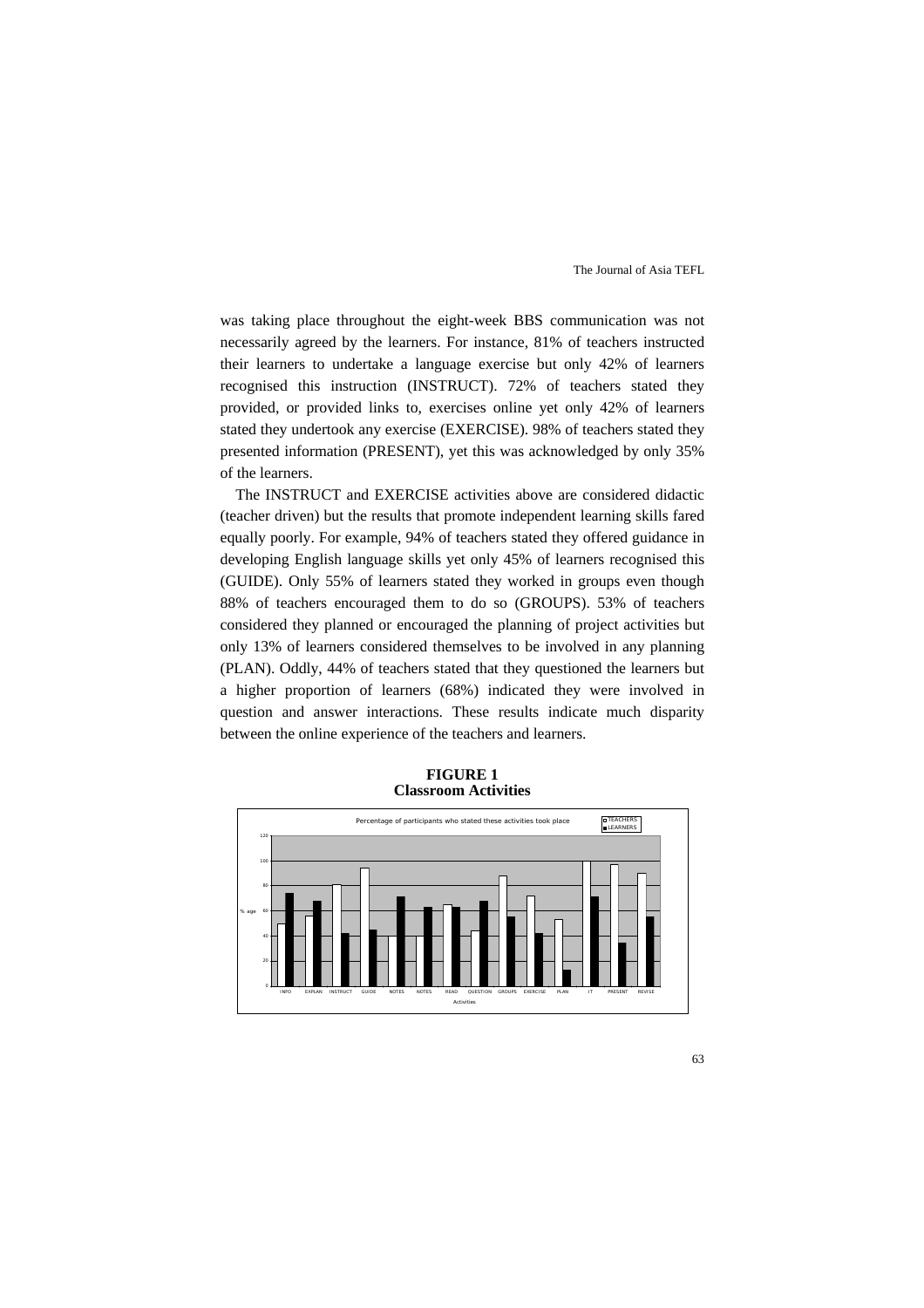With reference to Figure 2, *Cognitive Outcomes,* a stark contrast in views indicated by the Chinese teachers and students is illustrated. The results of learning new terminology, memorisation and consolidating previous studied material, though mostly less than 50%, fared equally well (TERMS 47-53%; MEMORY 42-43%; CONSOLIDATE 31-34% for teachers and learners, respectively). However, all the other categories of cognitive outcomes produced vastly different data sets. For example, 65% of learners stated they expressed their own viewpoints throughout the interaction but only 15% of teachers recognised this (VIEWS). Around half the students stated they were provided opportunities to express new ideas (40%), offer personal explanations (45%), be critical(50%) and make decisions (40%) yet most teachers did not recognise or attempt to support these. 55% of learners were involved in problem solving yet no teachers stated they facilitated this (PROBLEM). In general, a higher percentage of learners stated that they considered learning took place. As such it may be stated that the teachers underestimated the effect of their BBS interactions in the development of the students' independent learning.



**FIGURE 2 Cognitive Outcomes**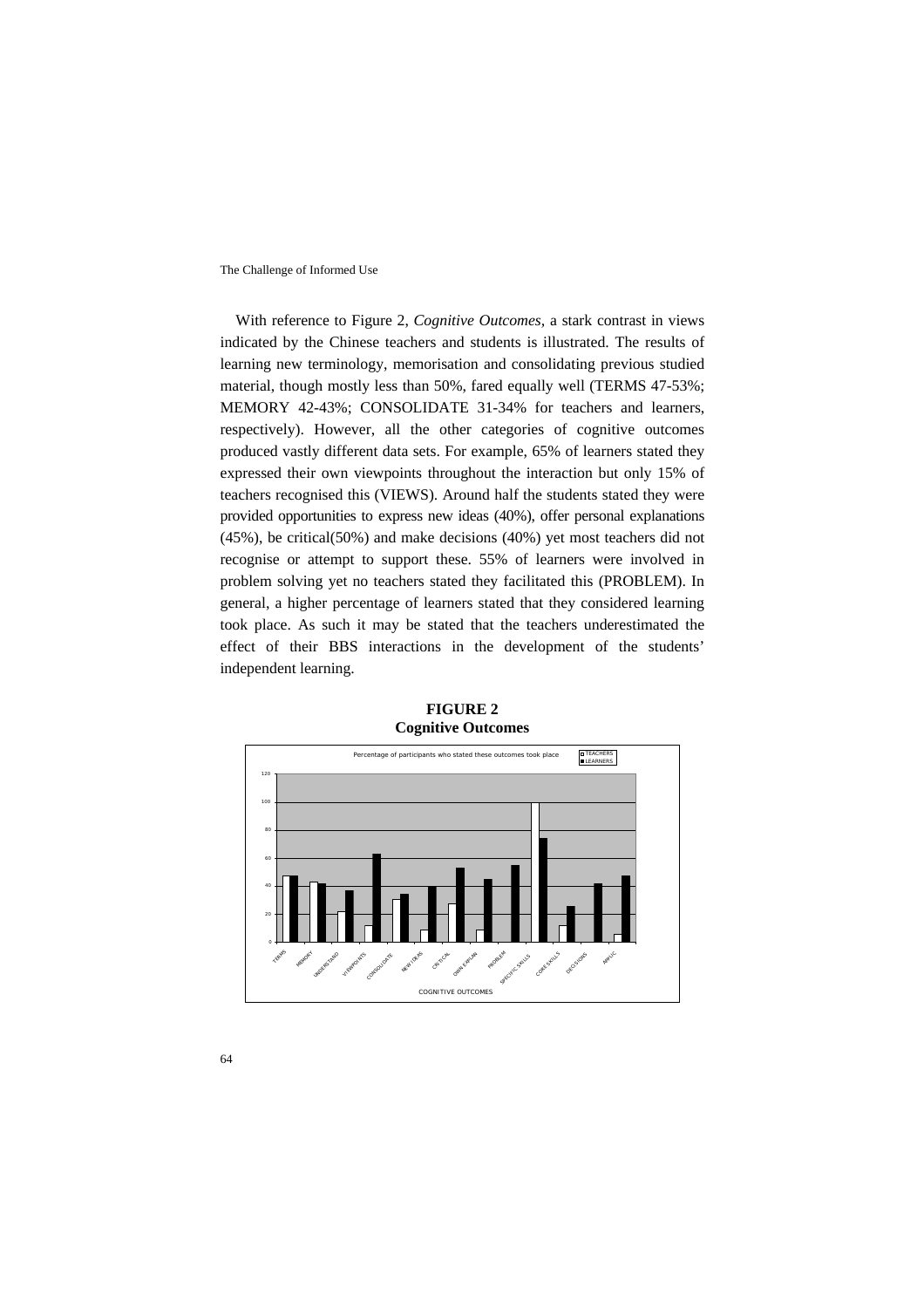### **DISCUSSION**

The discussion addresses the questions posed earlier regarding the development of an informed lesson plan and associated materials for an authentic group of Chinese learners. If teachers and learners were clear about what they were doing together, then it is pre-supposed that any difference in collated data would be minimal. Moreover, Towndrow's suggestions for the promotion of informed use of IT are discussed with reference to the results from the data collected from the teachers and learners.

First, Pedagogy Needs to Drive the Use of Technology. This is analysed with reference to the cognitive outcomes deemed by teachers and learners. It is acknowledged that the list of activities and cognitive outcomes could be achieved in a classroom without IT. However, the course aimed to provide teachers with the opportunity to explore the use of IT in their teaching through authentic, experiential learning.

The recognition of a number of activities and cognitive outcomes indicate that the pedagogy was being implemented and that IT became a tool to facilitate teaching and learning. The results indicate though that the learners appeared to be more aware of the cognitive outcomes, and that teachers did not credit their own instructional input. Only SPECIFIC SKILLS scored higher than 50% by teachers and many outcomes perceived by the teachers scored below 20%. The majority of outcomes were thus recognised as applicable by the learners but less so by the teachers.

Throughout the project the teachers did not teach any software; the focus was primarily on English language learning. The course, Instructional Technology, helped the teachers in developing their IT utilisation in an informed way in the teaching of English. Although the BBS provided the opportunity for meaningful communication between the teachers and more IT-literate students, it is suggested that the participants lacked critical digital literacy skills (Towndrow & Vallance, 2004; Warschauer & Kern, 2000). As such, further guidance in online strategies for communication was required.

Second, Teachers Should Provide Opportunities for Learners to Use IT to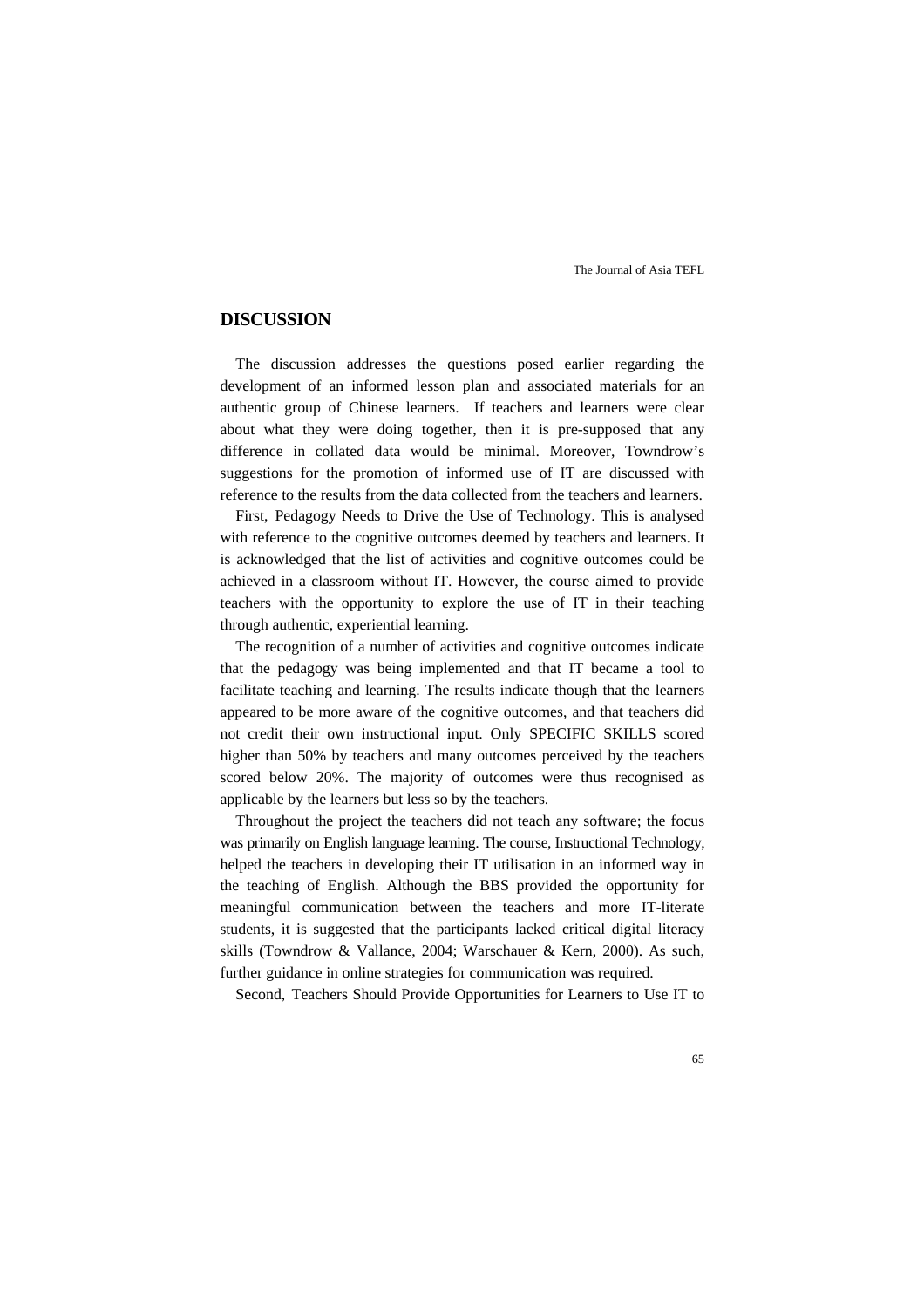Exploit their Knowledge and Skills. The interaction did little to help learners exploit their knowledge of the world around them. For instance, only 44% of teachers stated they questioned the learners in order to obtain information on language problems or insights into the learners' personal experiences. Also, there appears to have been little interaction that facilitated planning; an essential ingredient in the development of effective and sustained independent learning. In effect, the teachers failed to obtain in depth information beyond the generalities so that lessons could be designed and advice provided for learners to exploit in their personal domain through the use of IT. Some of the differences in teacher and learner data may also be attributed to participants' lack of awareness of what is to be (or being) learned. Interviewing learners will have revealed further information.

An affective benefit from the interactions is the learners' increased ability to ask questions and seek clarification from their higher status teachers. For instance, the values of filial piety of the Chinese learners may have influenced the decisions made before, during and after the BBS postings which, in turn, would affect the learners' linguistic experiences and progress towards being an independent learner.

Third, Learners Should Be Given Responsibility for their Own Learning with (and without) IT. There appears to be little evidence of teachers facilitating the development of the learners' independent learning skills. This may be due to the lack of understanding on the part of both teacher and learner of the difference between instruction (teacher as expert) and guidance (teacher as coach). The teachers had to garner information about their learners in order to design a personalised IT-rich lesson, yet it appears that unsuccessful attempts were made in getting the learners to recognise the pedagogical value of the interactions. This could be overcome by teachers setting targets (Ferdig & Roehler, 2004) but then the notion of independent learning is questioned; the learners themselves should be setting personal learning goals which incorporate targets.

The results also indicate that some learners were more autonomous than others, thereby taking charge of the opportunities to communicate with the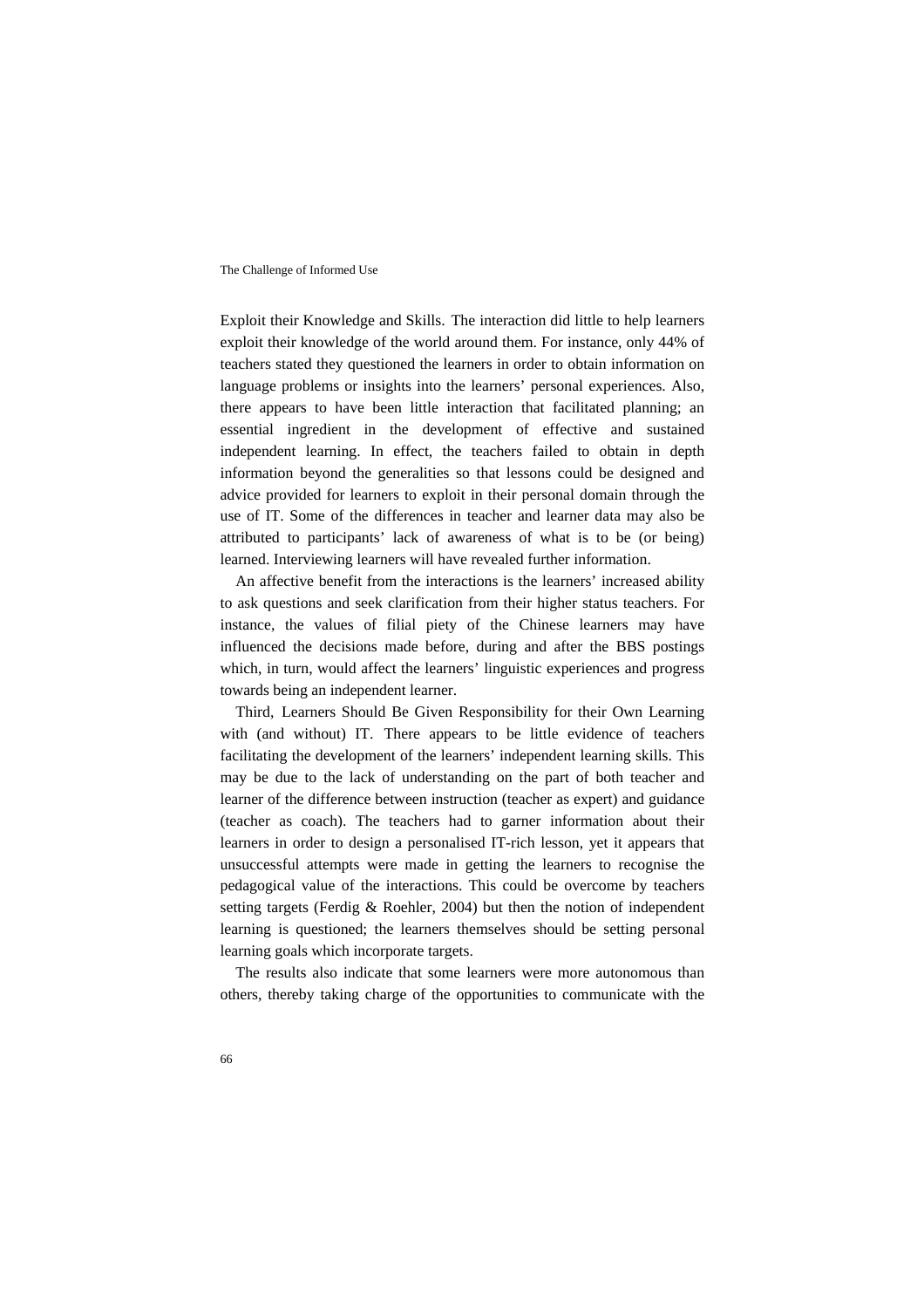teachers. This in turn led to opportunities to express viewpoints, be critical, make decisions, and explore new ideas.

Finally, Teachers Should Share in the Development of a Bank of Digital Resources and Seek Support from Colleagues. The BBS was considered an ideal medium to encourage teachers and learners to share information and resources. The BBS was transparent so that any student could access and contribute to any discussion thread. However, participants had to log in with their real names, the BBS was also password protected to avoid unwanted spamming and flaming, and the Chinese fonts had been disabled. The instructor also disallowed any teacher – learner personal communication via e-mail or CHAT as there was a desire to keep the discussions transparent and beneficial to all participants.

Despite both teachers and learners being on the same campus they never physically met. This may be due to the age difference and/ or the social or professional status of the participants. This may explain why teachers rarely questioned the learners beyond asking for information about general skills such as listening or speaking. One would expect follow-up questions to determine more specific problems such as elision, catenation, pronunciation, stress, rhythm, etc.

Finally, the submission of the teachers' final assignments was on disks. This provided an opportunity for the teachers to digitally share their work. However, no teachers volunteered to collate the digital resources and were quite content simply to submit individual work. Their action was in stark contrast to the content of the justification essays which, on most occasions, mentioned sharing and collaboration as espoused in the coursebook (Towndrow & Vallance, 2004). Moreover, the instructor noted that, without fail, all teachers worked independently on their projects (the design and production of digital resources) in class despite being encouraged to cooperate together. This may be due to the unfamiliarity of Chinese students working cooperatively as the emphasis in Chinese education appears to be that of competition and not collaboration (Towndrow, 2004b). Although the course attempted to facilitate change in teachers, and despite the benefits of 'informed' IT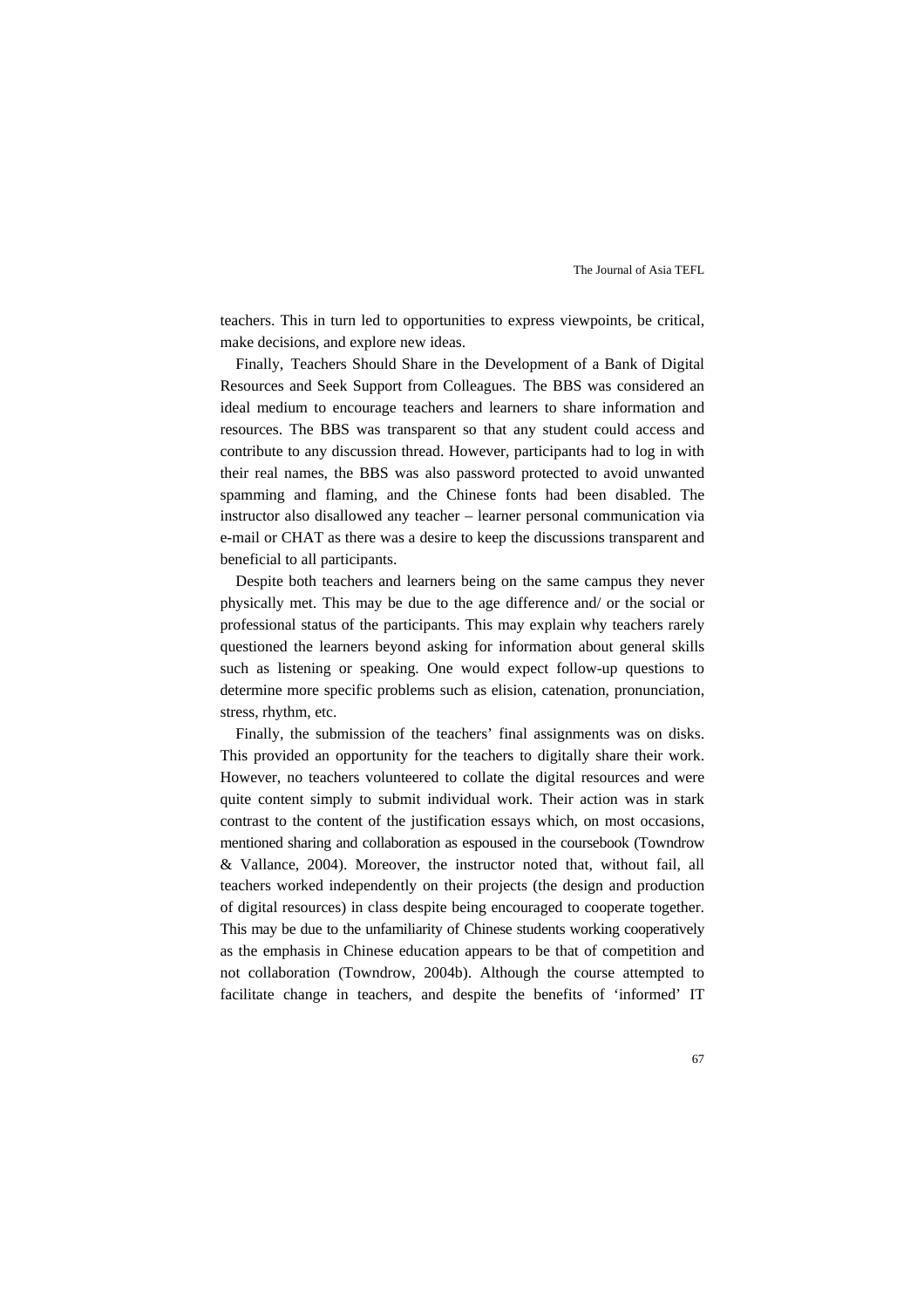integration in language classrooms being written in essays, in reality, there was little evidence of progress in the teachers' implementation.

### **CONCLUSION**

The paper has provided an opportunity to examine the perspectives of Chinese teachers and students using IT when facilitated by authentic, experiential learning. The most significant outcome of this study is the evidence that displays a large disparity of what the teachers thought they taught and what the learners stated they learned. It appears that the learners gained much more cognitive value from a BBS interaction and the digital resources provided. Also, teachers underestimated their effect on the students' learning.

Additionally, Chinese teachers integrating IT in their teaching are fully aware of the need to change their roles as experts and transmitters of knowledge (Towndrow, 2004a). However, the results reveal that the communication between Chinese teachers and students will need to change to expect any level of using IT in an informed way to meet the needs of English language learners that are becoming increasingly IT literate. The course, Instructional Technology, facilitated this change but it remains to be seen if teachers transfer this authentic experience to their teaching in China.

Finally, through the interactions, all teachers and learners were considered to have participated in knowledge-building discourse (Scardamalia & Bereiter, 1996). It is anticipated that further opportunities for online interaction will lead to a better understanding of the English language for both groups of students. It is thus recommended that a future BBS project involving teachers and learners of English include, early on, an explicit focus on communication skills and associated functional language exponents. This will set the tone and expectations for good language use and effective communication strategies.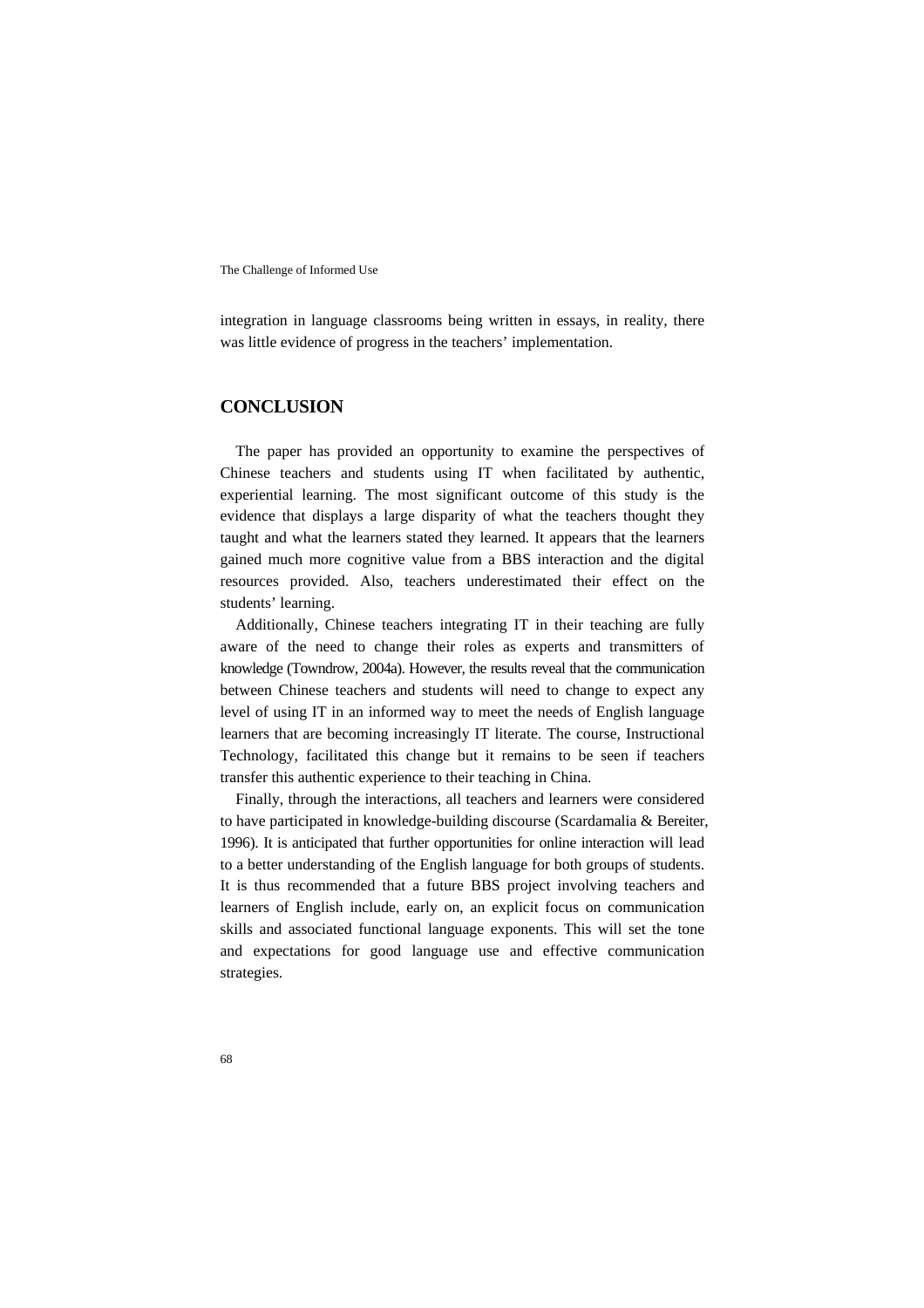### **THE AUTHOR**

Michael Vallance is a language educator and teacher trainer specialising in educational technologies. He has a Degree in Mechanical Engineering and a Masters in Computer Assisted Language Learning. He has held various supervisory positions in Britain, Japan and Singapore. He is currently the Singapore Technologies Director of Asia TEFL. His research interests include the impact of synchronous inter-networked teacher training in ICT integration. (Website: http://homepage.mac.com/mvallance)

### **REFERENCES**

- Farewell to teacher's old friends: chalk and ferule. (6<sup>th</sup> March 2003). *People's Daily Online.* Retrieved May 1, 2003 from http://english.peopledaily.com.cn.
- Bruner, J. S. (1996). *The culture of education.* Cambridge, MA: Harvard University Press.
- Cheng, L., Wang, H. (2004). Understanding professional challenges faced by Chinese teachers of English. *TESL-EJ, 7*(4). Retrieved Sept. 25, 2004, from http:// www-writing.berkeley.edu/TESL-EJ/ej28/a2.html.
- Chickering, A., & Ehrmann, S. C. (1996). Implementing the seven principles: Technology as lever. *AAHE Bulletin*, October, 3-6.
- China, S. E. D. C. (1992). *English teaching syllabus.* Beijing: People's Education Press.
- Cuban, L. (2002). *Oversold & underused: Computers in the classroom*. Cambridge: Harvard University Press.
- Curriculum Planning & Development Division. (2004). *SAIL: Strategies for active and independent learning*. Ministry of Education: Singapore.
- Ferdig, R. E., & Roehler, L. R. (Winter 2003-2004). Student update in electronic discussions: Examining online discourse in literacy pre-service classrooms. *Journal of Research on Technology in Education, 36*(2), 119-135.
- Knipe, D., & Lee, M. (2002). The quality of teaching and learning via videoconferencing. *British Journal of Educational Technology, 33*(2), 301-311.
- Scardamalia, M., & Bereiter, C. (1996). Computer support for knowledge-building communities. In T. Koschmann (Ed.), *CSCL: Theory and practice of an emerging paradigm* (pp. 249-268). Mahwah, NJ: Lawrence Erlbaum Associates.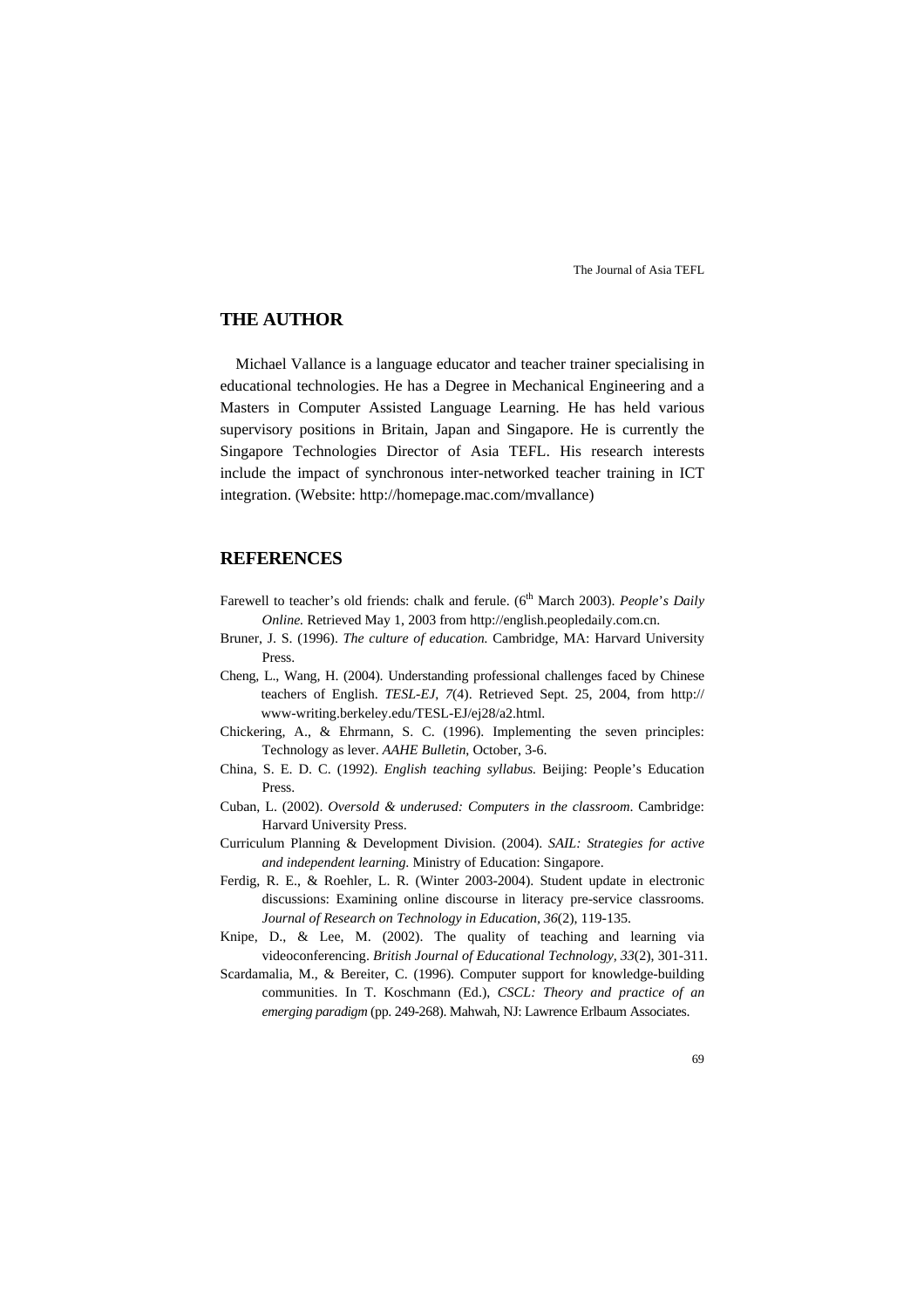- Towndrow, P. A., & Vallance, M. (2004). *Using IT in the language classroom. A practical guide for teachers and students (3rd edition).* Singapore: Longman.
- Towndrow, P. A. (2004a). What English language teachers from the Peoples' Republic of China find surprising about Information Technology: Thoughts on how to address the need for change. *Asia Pacific Journal of Education, 24*(1), 105-116.
- Towndrow, P. A. (2004b). Reflections of an on-line tutor. *ELT Journal, 58*(2), 174- 182.
- Warschauer, M. (1999). *Electronic literacies: Language, culture, and power in online education.* London: Lawrence Erlbaum Associates.
- Warschauer, M., & Kern, R. (2000) *Network-based language teaching: Concepts and practice.* New York: Cambridge University Press.
- Williams, S. W., Watkinds, K., Daley, B., Courtenay, B., Davis, M., & Dymock, D. (2001). Facilitating cross-cultural online discussion groups: Implications for practice. *Distance education, 22*(1), 151-167.
- Xiao, Q. L. (October 2000). How communicative language teaching became acceptable in secondary schools in China. *The Internet TESL Journal, 6*(10). Retrieved Sept. 25, 2004, from http://iteslj.org/Articles/Liao-CLTinChina.html.
- Zhong, Y. X., & Shen, H. S. (2002). Where is the technology induced pedagogy? Snapshots from a multimedia EFL classroom. *British Journal of Educational Technology, 33*(1), 39-52.

#### **APPENDIX Student Questionnaire Adapted from Knipe & Lee (2002)**

STUDENT NAME:

Select YES or NO

| <b>ACTIVITIES</b>   |                                                                                                                                        |            |    |
|---------------------|----------------------------------------------------------------------------------------------------------------------------------------|------------|----|
| <b>ABBREVIATION</b> | <b>FURTHER EXPLANATION</b>                                                                                                             | <b>YES</b> | NC |
| <b>INFO</b>         | Were you provided with new English words or<br>information about better speaking, reading,<br>writing or listening by the PRC teacher? |            |    |
| <b>EXPLAN</b>       | Did the teacher go beyond factual knowledge<br>to describe learning theories? In other words,<br>how to learn?                         |            |    |
| <b>INSTRUCT</b>     | Were you told how to complete a task?                                                                                                  |            |    |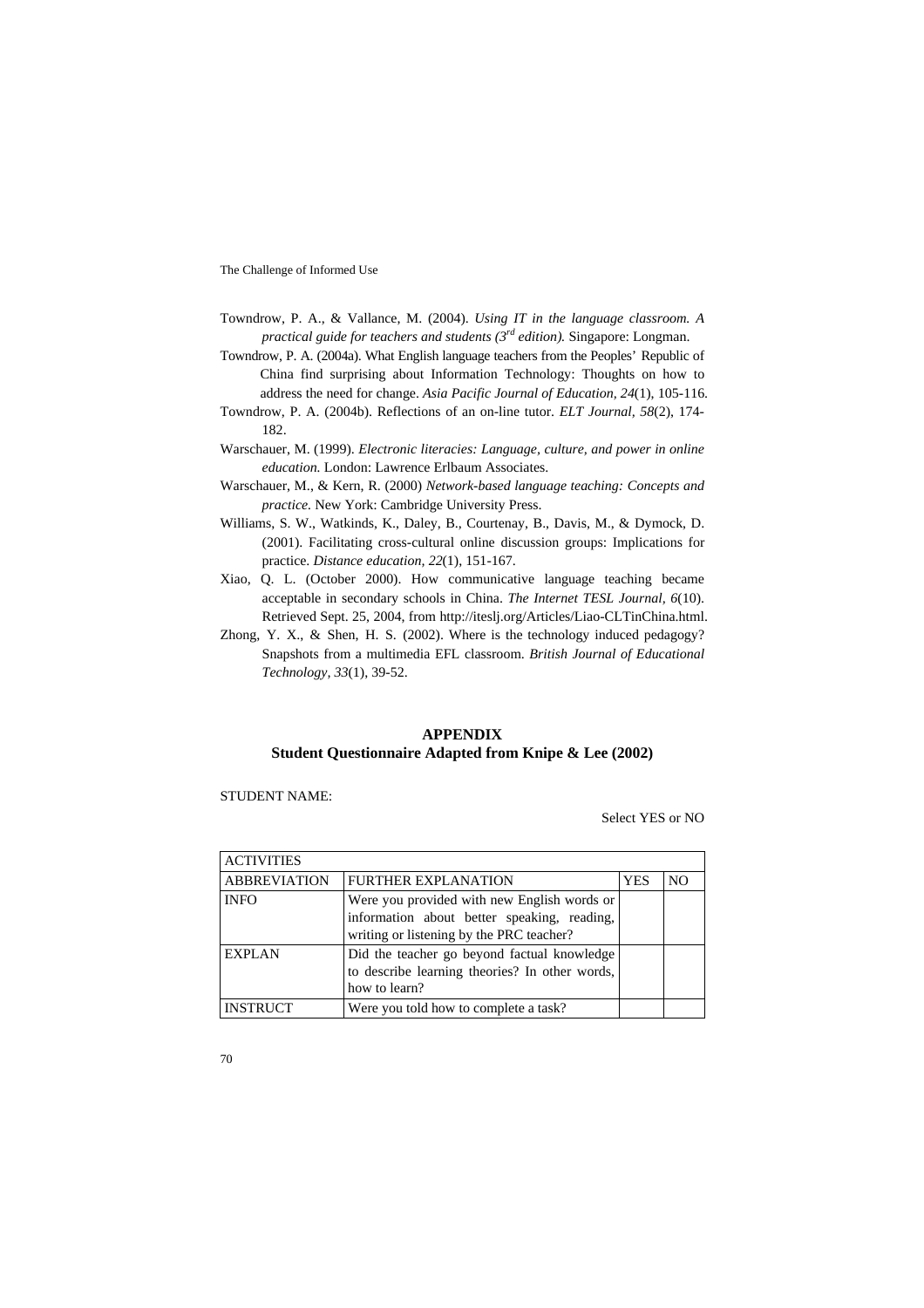| <b>GUIDE</b>    | Were you guided as you completed a task?                                                              |  |
|-----------------|-------------------------------------------------------------------------------------------------------|--|
| <b>NOTES</b>    | Did you write notes from the BBS?                                                                     |  |
| <b>NOTES</b>    | Did you work through the lesson notes or<br>information on the BBS?                                   |  |
| <b>READ</b>     | Were you asked to read or study materials<br>independently?                                           |  |
| <b>QUESTION</b> | Did you and the teacher engage in question and<br>answer sessions on the BBS for the past 6<br>weeks? |  |
| <b>GROUPS</b>   | Did you discuss topics in pairs or groups?                                                            |  |
| <b>EXERCISE</b> | Did you complete set tasks, e.g. problem<br>solving, worksheets, translations?                        |  |
| PLAN            | Did you and the teacher together plan a task<br>(e.g. homework or essay) using the BBS?               |  |
| IT              | Did you work with IT?                                                                                 |  |
| <b>PRESENT</b>  | Did you present your work to other students for<br>comment and feedback?                              |  |
| <b>REVISE</b>   | Did you go over previously learned material?                                                          |  |

### Tick the best box.

## Measured? *Not at all* 0 to 5 *To a very large extent*

| COGNITIVE OUTCOMES |                                                                                            |   |  |  |  |   |
|--------------------|--------------------------------------------------------------------------------------------|---|--|--|--|---|
|                    | <b>ABBREVIATION FURTHER EXPLANATION</b>                                                    | 0 |  |  |  | 5 |
| <b>TERMS</b>       | Did you learn new vocabulary?                                                              |   |  |  |  |   |
| <b>MEMORY</b>      | Did you learn to memorise and order information?                                           |   |  |  |  |   |
| <b>UNDERSTAND</b>  | Did you try to understand grammar or analyse ideas<br>and arguments?                       |   |  |  |  |   |
| <b>VIEWPOINTS</b>  | Did you learn about alternative points of view on the<br>same subject?                     |   |  |  |  |   |
| <b>CONSOLIDATE</b> | Did you consolidate previously learned materials?                                          |   |  |  |  |   |
| <b>NEW IDEAS</b>   | Did you generate and combine new ideas through<br>questions, discussion and brainstorming? |   |  |  |  |   |
| <b>CRITICAL</b>    | Did you learn to be critical?                                                              |   |  |  |  |   |
| <b>OWNEXPLAN</b>   | Did you learn to construct your own explanations?                                          |   |  |  |  |   |
| <b>PROBLEM</b>     | Did you develop learning to learn techniques?                                              |   |  |  |  |   |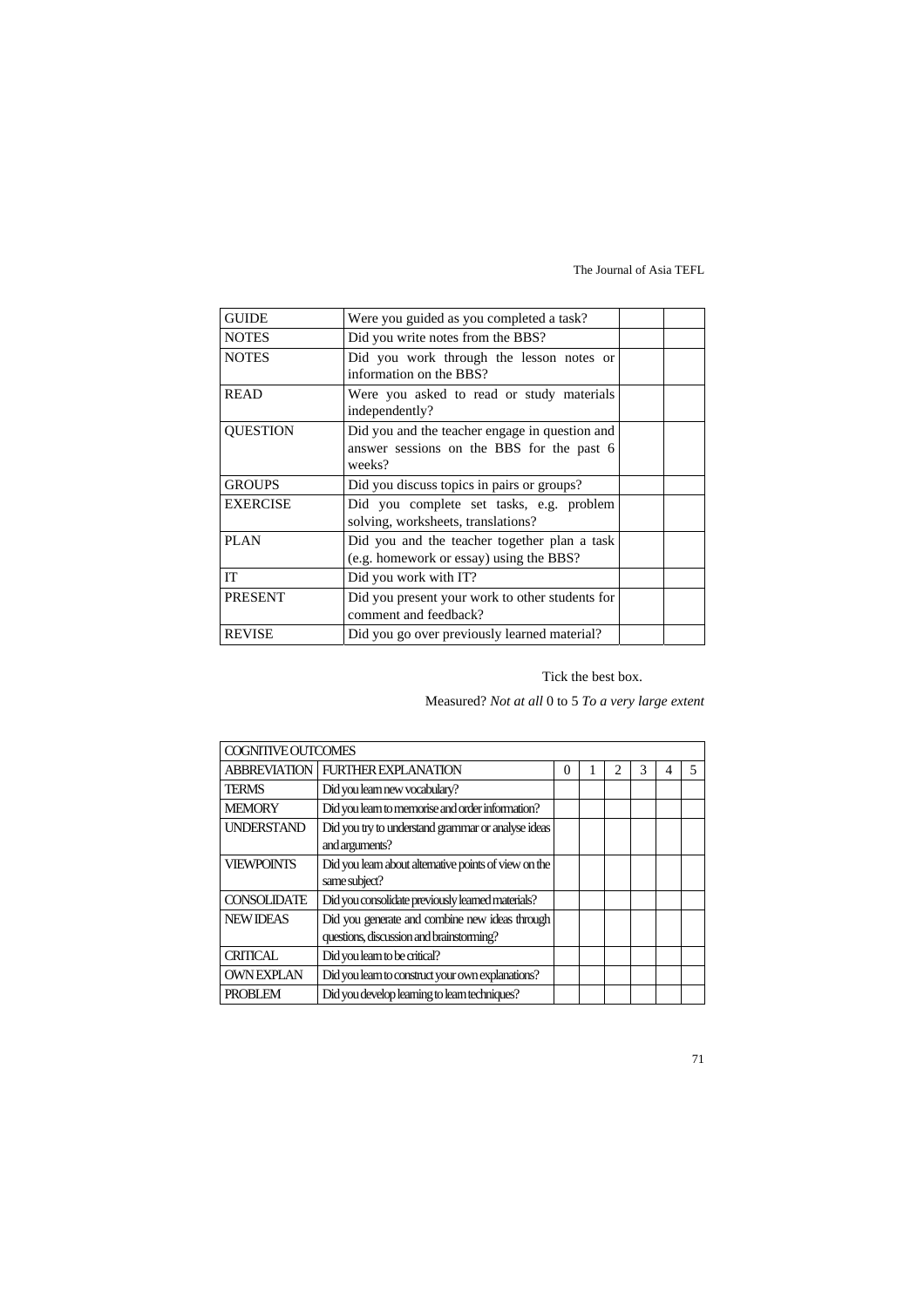| <b>SPECIFIC</b>    | Did you practice and master specific skills such as                                                                              |  |  |  |
|--------------------|----------------------------------------------------------------------------------------------------------------------------------|--|--|--|
| <b>SKILLS</b>      | better speaking, reading, writing or speaking?                                                                                   |  |  |  |
| <b>CORESKILLS</b>  | Did you learn how to use a BBS?                                                                                                  |  |  |  |
| <b>DECISIONS</b>   | Did you learn about decision making when using the<br>BBS?                                                                       |  |  |  |
| <b>APPLIC</b>      | Were you able to link the knowledge provided by<br>the PRC teacher to your own experience in the PRC<br>English Bridging course? |  |  |  |
| <b>CONNECTIONS</b> | Did you see a link of your BBS experiences with<br>your everyday life experiences such as using a<br>computer in your free time? |  |  |  |

# **Teacher questionnaire adapted from Knipe & Lee (2002)**

#### NAME:

Tick the YES or NO box

| <b>ACTIVITIES</b> |                                                                                                             |            |    |
|-------------------|-------------------------------------------------------------------------------------------------------------|------------|----|
| ABBREVIATION      | <b>FURTHER EXPLANATION</b>                                                                                  | <b>YES</b> | NO |
| <b>INFO</b>       | Either on the BBS or in the assignment with the PRC students did you                                        |            |    |
|                   | provide information where the emphasis was on terminology?                                                  |            |    |
| <b>EXPLAN</b>     | Either on the BBS or in the assignment did you go beyond factual                                            |            |    |
|                   | knowledge to describe theories?                                                                             |            |    |
| <b>INSTRUCT</b>   | Did you tell students how to complete a task either on the BBS or in the<br>assignment?                     |            |    |
| <b>GUIDE</b>      | Either on the BBS or in the assignment did you guide students as they<br>completed a task?                  |            |    |
| <b>NOTES</b>      | Either on the BBS or in the assignment did you expect the students to<br>take notes?                        |            |    |
| <b>NOTES</b>      | Either on the BBS or in the assignment did you expect students to<br>work through handouts?                 |            |    |
| <b>READ</b>       | Either on the BBS or in the assignment did you expect students to read<br>or study materials independently? |            |    |
| <b>QUESTION</b>   | In the BBS did students engage in prolonged question and answer<br>sessions with you?                       |            |    |
| <b>GROUPS</b>     | Either on the BBS or in the assignment did students discuss topic in<br>pairs or groups?                    |            |    |